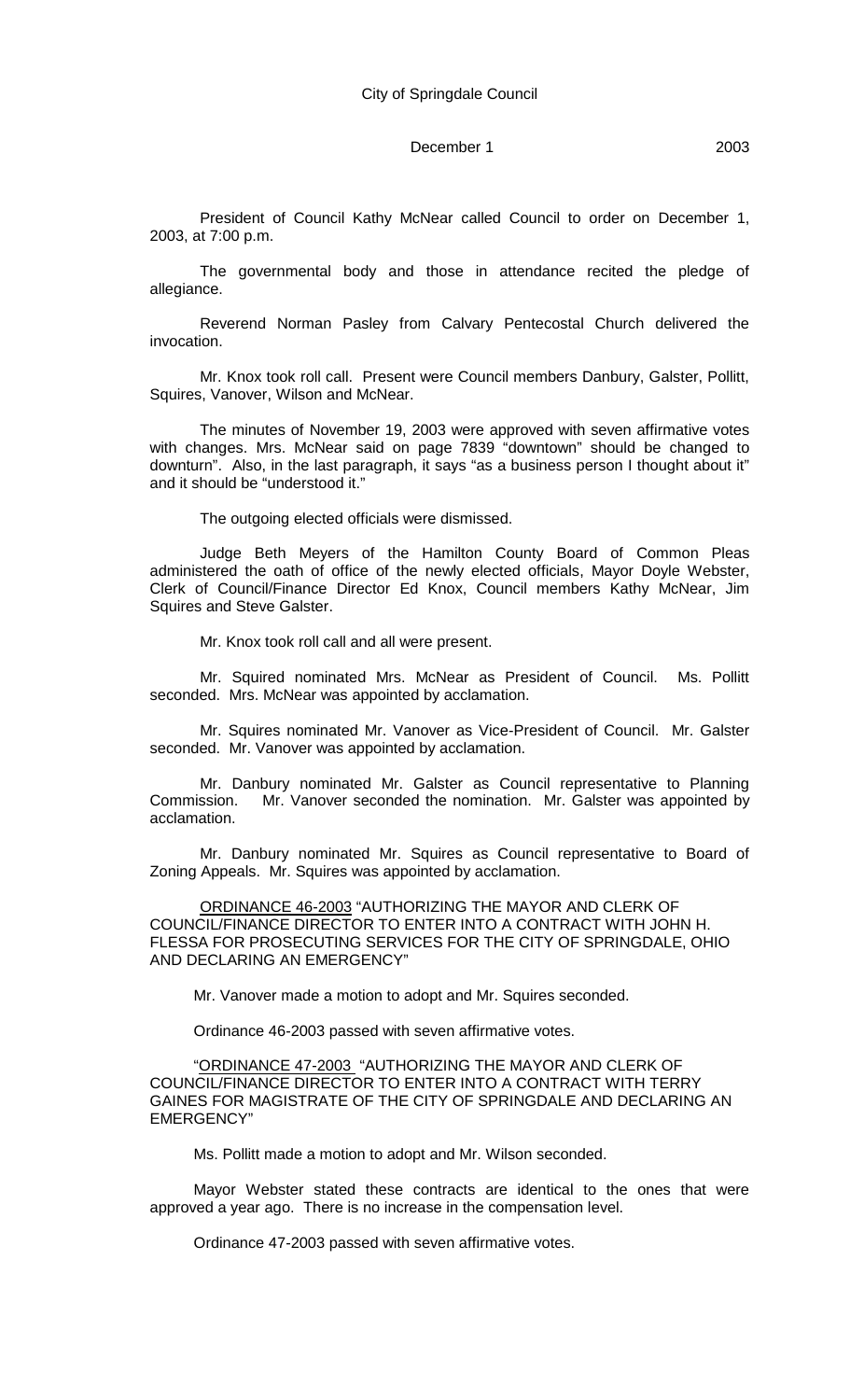### December 1 2003

RESOLUTION R18-2003 "COMMENDING ROB HORMANN FOR HIS DEDICATION TO THE CITY"

Mr. Vanover made a motion to adopt and Mr. Squires seconded.

Mayor Webster said I would like to personally add my thank you to this resolution. Mr. Hormann has served on the commission for the past four years and has done a very good job for us. I think it's terribly important that the Springdale Parks and Recreation Commission have a representative on that board from the Springdale Boosters and it was my decision to move that appointment around among the boosters, and so in light of that I have appointed Mr. Bob Diehl to serve on the board. I have also reappointed Gene Burt, Joe Ramirez, Tony Potts and Carol Marlar to the commission.

Ms. Pollitt and Mr. Hormann also thanked Mr. Hormann for his dedication.

Resolution 18-2003 passed with seven affirmative votes.

RESOLUTION R19-2003 "COMMENDING RICHARD HUDDLESTON FOR HIS DEDICATION TO THE CITY"

Mr. Galster made a motion to adopt and Mr. Vanover seconded.

Mr. Vanover said it was unique having a developer sitting on the dais and he lent a great balance and insight to the board.

Mr. Osborn asked Council to consider correcting a typographical error in the third Whereas, removing the word "and". I would like to congratulate Mr. Huddleston. He is genuinely a true gentleman and impressive person to be around.

Mayor Webster said Mr. Huddleston was one of my first appointees and I felt very fortunate to have someone on Planning Commission who had been on the other side of the dais.

Resolution R19-2003 passed with seven affirmative votes.

RESOLUTION R20-2003 "CONFIRMING THE MAYOR'S APPOINTMENT OF WILLIAM SYFERT AS A MEMBER OF PLANNING COMMISSION"

Mr. Vanover made a motion to adopt and Mr. Wilson seconded.

Resolution R20-2003 passed with seven affirmative votes.

RESOLUTION R21-2003 "CONFIRMING THE MAYOR'S APPOINTMENT OF ROBERT SHERRY AS A MEMBER OF PLANNING COMMISSION"

Mr. Galster made a motion to adopt and Mr. Vanover seconded.

Resolution R21-2003 passed with seven affirmative votes.

RESOLUTION R22-2003 "CONFIRMING THE MAYOR'S APPOINTMENT OF LAWRENCE HAWKINS III AS A MEMBER OF PLANNING COMMISSION"

Mr. Vanover made a motion to adopt and Mr. Wilson seconded.

Mayor Webster said Mr. Lawrence Hawkins III is a 28 year resident of Springdale. He graduated from Wittenburg University and the University of Cincinnati College of Law where he earned his doctorate in 2001. He is currently working as the Assistant Prosecuting Attorney in Butler County. In his spare time he works as a television show host and on occasion he practices karate.

Resolution R22-2003 passed with seven affirmative votes.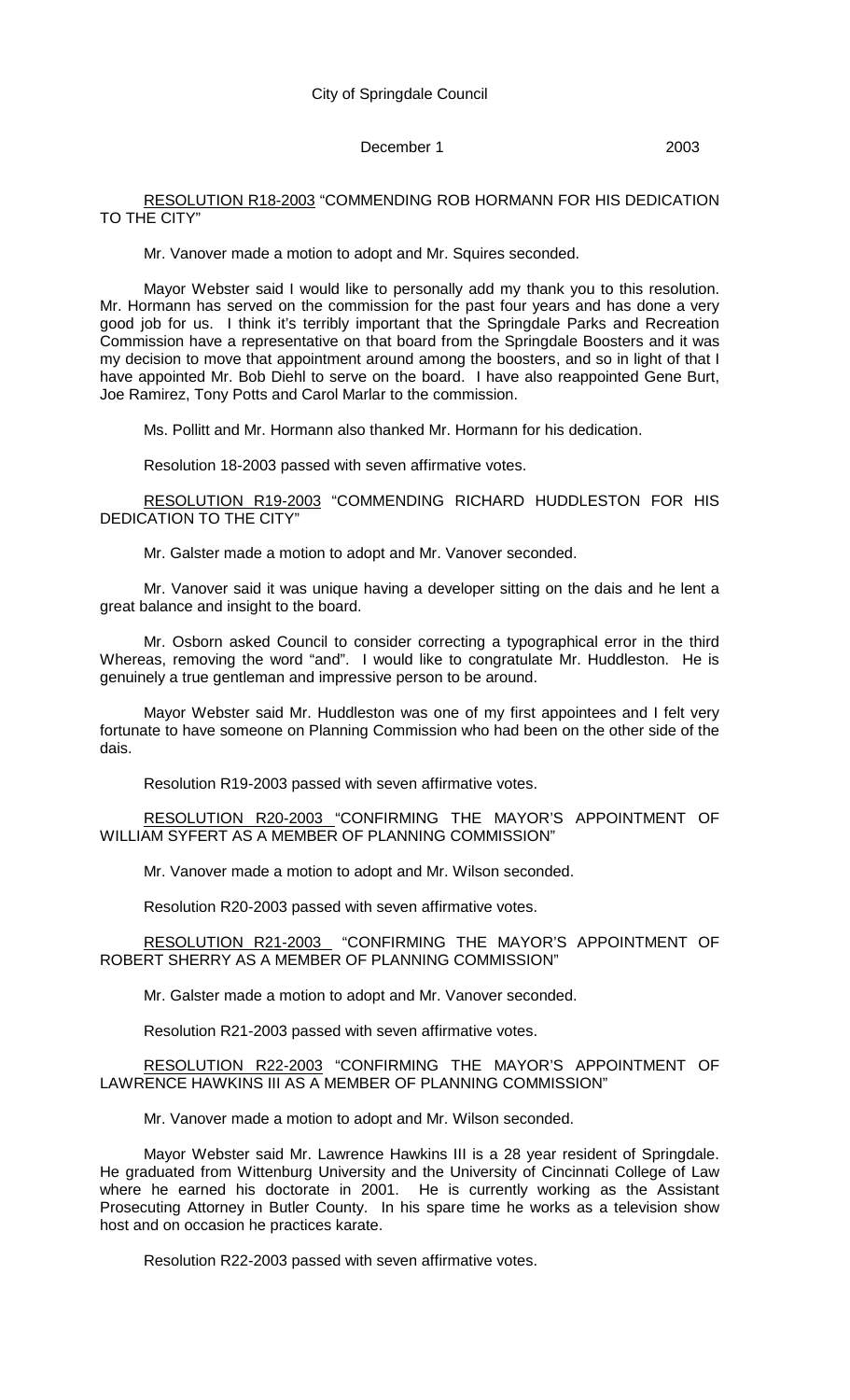# City of Springdale Council

December 1 2003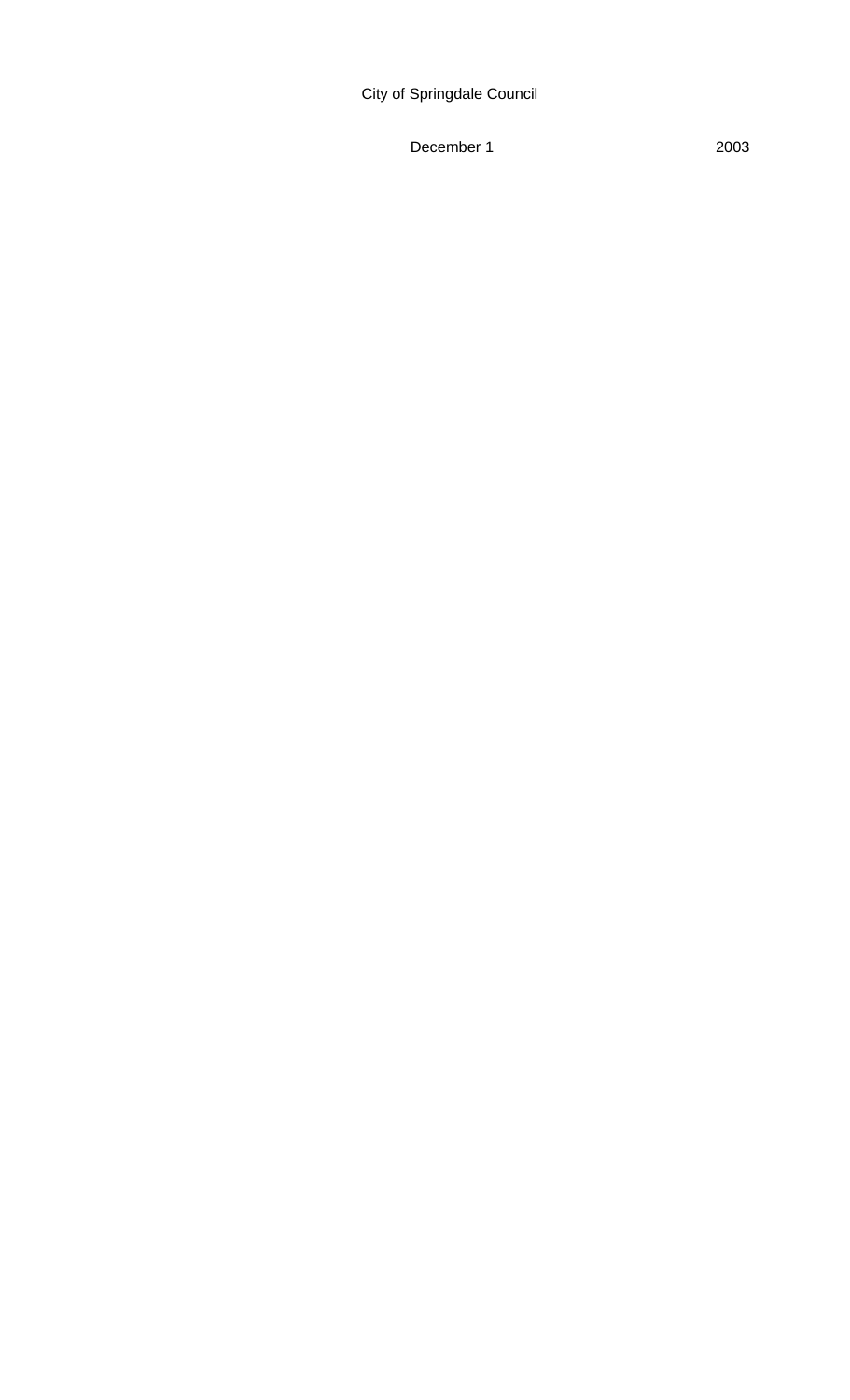### December 1 2003

Mr. Galster nominated David Okum for Planning Commission and Mr. Vanover seconded.

RESOLUTION R23-2003 "APPOINTING DAVID OKUM AS A MEMBER OF PLANNING COMMISSION"

Mr. Galster made a motion to adopt and Mr. Vanover seconded.

Resolution R23-2003 passed with seven affirmative votes.

Mr. Vanover made a motion to nominate Robert Coleman to Planning Commission and Mr. Galster seconded.

RESOLUTION R24-2003 "APPOINTING ROBERT COLEMAN AS A MEMBER OF PLANNING COMMISSION"

Mr. Vanover made a motion to adopt and Mr. Wilson seconded.

Resolution R24-2003 passed with seven affirmative votes.

Ms. Pollitt nominated Robert Weidlich for Board of Zoning Appeals.

RESOLUTION R25-2003 "APPOINTING ROBERT WEIDLICH AS A MEMBER OF BOARD OF ZONING APPEALS"

Mr. Vanover made a motion to adopt and Mr. Galster seconded.

Resolution R25-2003 passed with seven affirmative votes.

Mayor Webster reported that I have re-appointed Jane Huber and Robert Apke to the Board of Zoning Appeals.

Ms. Pollitt nominated Rose Fehr to the Tax Review Board.

RESOLUTION R26-2003 "APPOINTING ROSE FEHR AS A MEMBER OF THE TAX REVIEW BOARD'

Mr. Vanover made a motion to adopt and Ms. Pollitt seconded.

Resolution R26-2003 passed with seven affirmative votes.

Mr. Vanover made a motion to table Resolution R27-2003.

Mayor Webster suggested someone call the members of the Charter Revision Committee to see if they all still live in town.

Ms. Pollitt said Resolution R26-2003 should read 2007 instead of 2006. Mr. Knox responded I will research that.

RESOLUTION R27-2003 "APPOINTING AS A MEMBER OF CHARTER REVISION"

Mr. Galster made a motion to continue this resolution and Mr. Vanover seconded. The motion passed with seven affirmative votes.

OLD BUSINESS and the contract of the contract of the contract of the contract of the contract of the contract of the contract of the contract of the contract of the contract of the contract of the contract of the contract

#### NEW BUSINESS

Mayor Webster said I would like to digress on the 32 years I have been an elected official of the City. None of us do it alone and I certainly would not be doing this without the support of my wife, Lavonne; and also, the last couple of contested